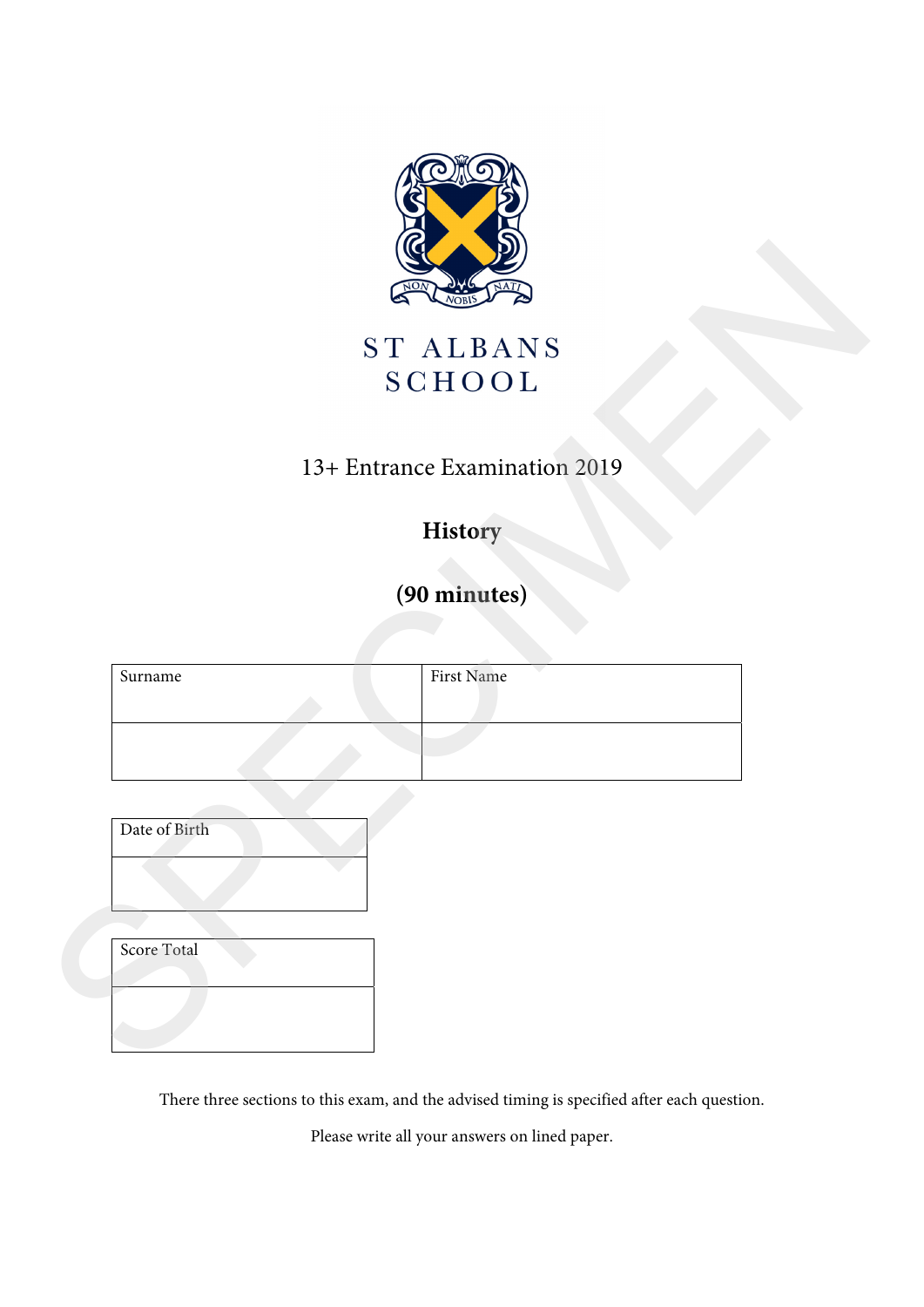#### **Section 1: Source Investigation on Charles I (20 marks = 20 minutes)**

Charles I became king in 1625. Following a series of disagreements, a civil war broke out between the king and Parliament in 1642. It ended with the king's execution in 1649.

#### **Source A:**

**A portrait of Charles I, painted in the late 1630s, a few years before the English Civil War broke out.** 



#### **Source B:**

**Taken from a modern history book, written in 2001** 

*"Charles had problems from the start of his reign. He was easily influenced by the Duke of Buckingham, who was very unpopular, and he did not want to work with Parliament. There was a lot of tension caused by the King's need for money. He demanded ship money [a type of tax usually only collected during times of war], despite the fact that there was peace. These demands made him unpopular with people of all classes."* 

#### **Source C:**

**A description of the reign of Charles I, taken for the Earl of Clarendon's book,** *The History of the Rebellion***, which was published in the 1660s, long after Charles I was dead. Clarendon was an adviser to Charles II, son of Charles I.** 

*"In this time the kingdom enjoyed the greatest calm and the fullest measure of happiness that any people in any age for so long a time have been blessed with. England was secure. The country was rich and was enjoying the pleasure of its wealth."* 

#### **Source D:**

**Taken from Charles I's speech before he was executed in 1649 after losing the war with Parliament.** 

*"I never did begin the war with the two Houses of Parliament... They began war upon me... if anybody will look at the dates of what happened... they will see clearly that they [Parliament] began these unhappy troubles, not I... therefore I tell you I am the martyr of the people… I am an innocent man."*